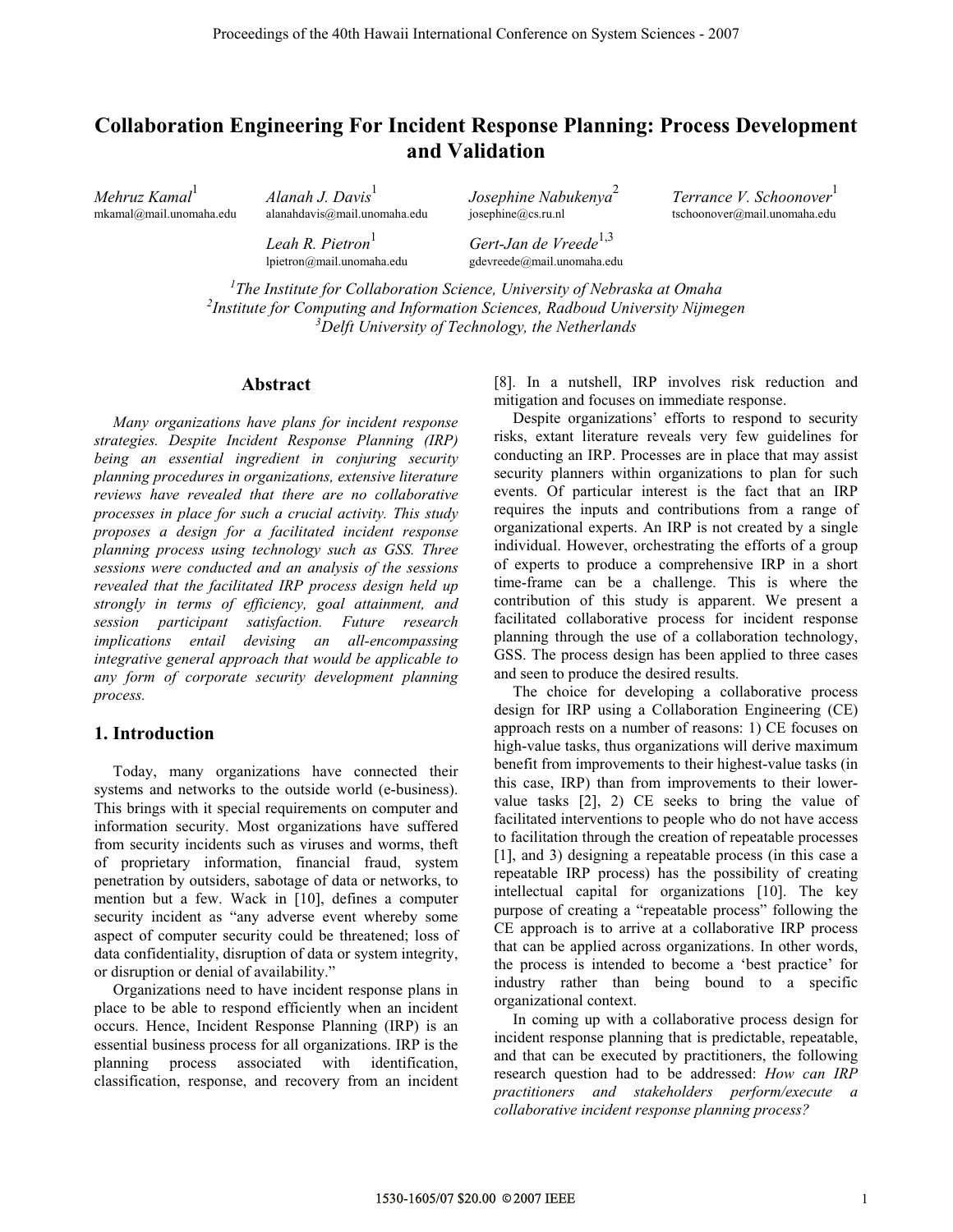The remainder of this paper is organized as follows. Section 2 gives a background of CE. The description of our research approach and process design follows in Sections 3 and 4. The results from the three case studies conducted are discussed in Section 5, and the paper concludes with a discussion of implications, and future research directions in Sections 6 and 7.

# **2. Background**

CE has been defined as an "approach for the design and deployment of collaborative technologies and collaborative processes to support mission-critical tasks" [1]. The main goal of CE is to enable practitioners to work with minimized cognitive load while enabling them with necessary facilitation skills and knowledge about groups. A collaboration engineer is then responsible for designing the process and handing it off to a practitioner in an organization [6].

Figure 1 shows the CE approach for the design of collaboration processes. According to [6], there are six steps in the approach which are executed in incremental/iterative, non linear fashion:



**Figure 1: Design approach (Excerpted from [6])** 

1. *Task Diagnosis*. The first step involves interviews with the problem owner in order to identify the problem and the goal of the collaboration process. In our research, we met with IRP subject matter experts in order to complete this step.

2. *Task Assessment*. During this step, the process to complete the task should be determined. In our case there was not an existing process available, this was the first of its kind. Therefore, we began by listing all of the deliverables and the activities necessary in order to accomplish each.

3. *Activity Decomposition*. This step refers to the six patterns of collaboration, see below [2]. The decomposition of the activities from the previous step should stop when each step cannot be decomposed any further in terms of the patterns of collaboration.

4. *Task-ThinkLet Match.* Once the activities have reached the lowest level of decomposition they are matched with thinkLets. A thinkLet is the smallest unit of intellectual capital required to create one repeatable, predictable pattern of collaboration among people working toward a goal [1]. See Table 1 in section 4 for our results of the above steps.

5. *Design Documentation*. The design documentation is the document that would be handed off from the collaboration engineer to the organization practitioner. The document includes the problem and process description, detailed agenda, and a facilitation process model. The facilitation process model visualizes the sequence of thinkLets and the process flow decisions that have to be considered during the execution of the collaboration process.

6. *Design Validation*. Finally, there are four ways to validate a design; pilot testing, walk through, simulation, or review. In our case, we used a combination of pilot testing (3 cases), walkthroughs, and reviews. Each validation activity led to improvements in the process design.

In developing an IRP collaboration process design, the key steps involved in the planning process should be converted to patterns of collaboration. Patterns of collaboration characterize the way in which a team moves forward to achieve (a part of) its joint task. According to [2], there are six main patterns of collaboration.

1. *Generate*. Move from having fewer concepts to having more concepts.

2. *Reduce*. Move from having many concepts to focusing on a few concepts deemed worthy of further attention.

3. *Clarify*. Move from having concepts expressed in less detail to having concepts expressed in more detail.

4. *Organize.* Move from less understanding to more understanding of the relationships among concepts.

5. *Evaluate*. Move from less understanding of the value of concepts for achieving a goal to more understanding of the value of concepts for achieving a goal.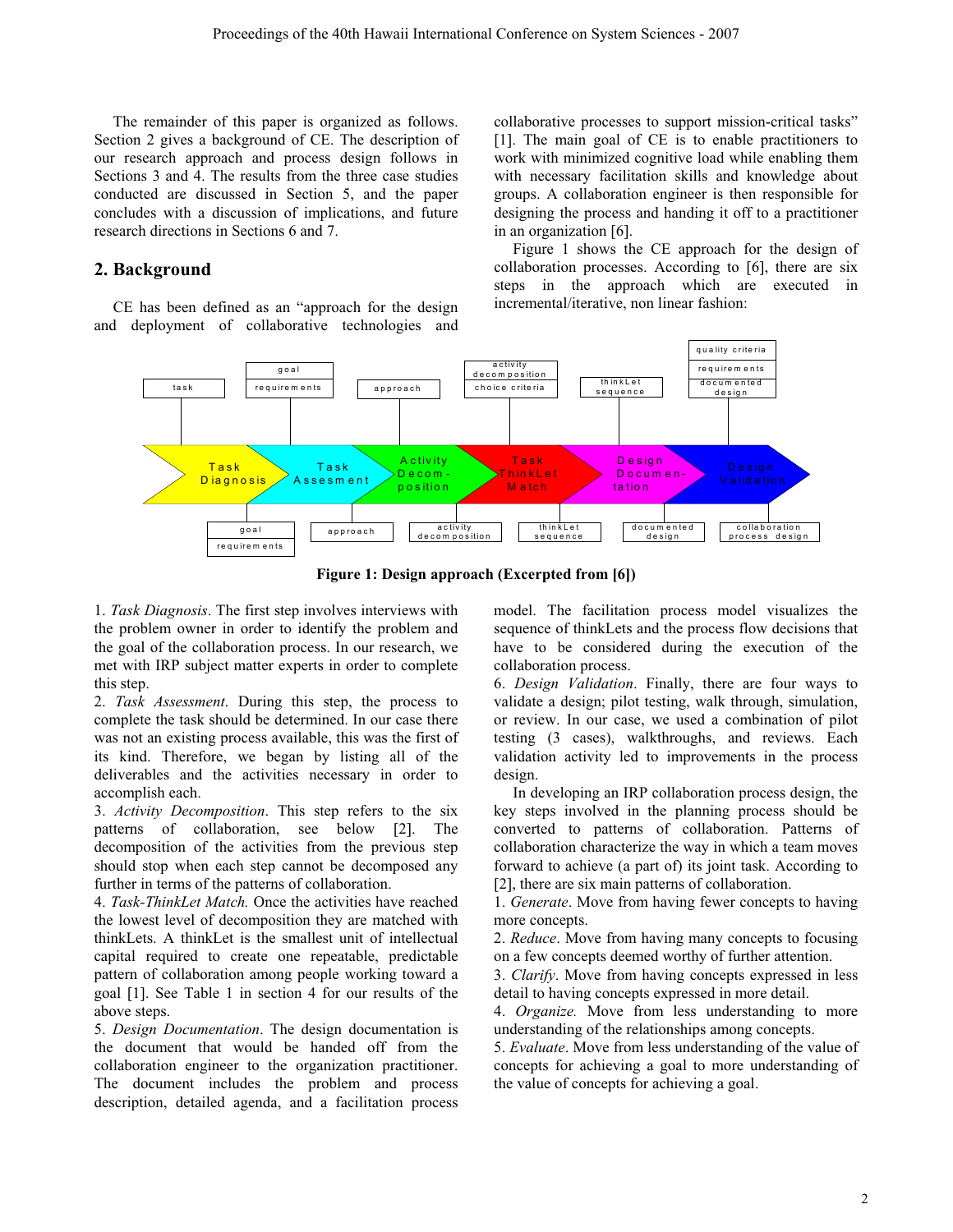6. *Build Consensus*. Move from having less agreement among stakeholders to having more agreement among stakeholders.

These patterns of collaboration are the building blocks with which a CE approach would be utilized in developing an IRP process design.

# **3. Research Approach**

For the development and testing of our collaboration process we followed an action research approach as the basis for the three cases. The action research process proposed in [12] was followed. This process states that an action research study consists of four phases that can be carried out over several iterations (three in our case): planning, acting, observing, and reacting [12]. The planning phase involves preparation of the research and exploration of the research site. The second phase, act, involves the actual research done by the researchers. The observation phase involves data collection both during the research project and after the research project. Finally, the reflection phase involves analyzing the collected data and forming conclusion which can then be implemented into the next plan phase. After each case, the process of reacting took place in which we would evaluate what did and did not work in terms of the process.

Action research was chosen for this project for a number of reasons. First, it enables us to ask a 'how to' research question. One of our goals as researchers is to design something that will improve practice, specifically enabling practitioners to run this process on their own. To do this we asked a 'how to' question. Action research also allows us to test something by applying it in a real life setting. What we are trying to design in this case is too complex to test in a lab setting. Further, action research has been successfully used in other similar studies ([7], [5], [9]).

Three cases were carried out because this allowed us to reflect on the process design and improve it continuously. The following cases were carried out:

*- Case 1*. Student Lab Computer Incident Response Plan with 17 students enrolled in an undergraduate level information security course.

*- Case 2*. Student Lab Computer Incident Response Plan with ten students enrolled in a graduate level information security course.

*- Case 3*. Employee Workstation Incident Response Plan with a combination of eight computer professionals and information systems faculty at a university.

For each case, the meetings had two goals. The primary goal for the meeting participants was to experience how teams come together in order to build an incident response plan. The secondary goal for the meeting participants was to see how collaboration technology (GSS) can be used to accomplish the main

goal. The purpose of the workshops from the researcher's perspective was to design and evaluate a collaborative IRP process that is repeatable, predictable, and can be executed by practitioners.

The purpose of the workshops from an IRP perspective was to produce a useable incident response plan. The first case had a group size of 17 undergraduate students including 16 males and one female. The second case had a group size of ten graduate students including eight males and two females. The final case had a group size of eight professionals including seven males and one female. The nature of the participants in terms of their background knowledge and expertise differed among the three cases. In the first case the students were enrolled in a course called "Information Security and Policy." In the second case the students were enrolled in a course called "Strategic Planning Information Assurance." In the final case the workshop participants included a combination of security professionals and academics in the area of security. In all cases the workshop participants had minimal background with technology supported collaboration processes. Each workshop lasted about an hour and a half.

Research data was collected from multiple sources in order to enable rich understanding and comparison and contrast. The following sources were used:

*1. Direct Observation*. Throughout each workshop, researchers made notes of critical incidents and questions from participants relating to the workshop process and content. (e.g., one participant asked: "Can I discuss with the person next to me for this activity") Observations were also made relating to a number of pre-defined aspects e.g. 1, 2, 3. The pre-defined aspects were listed in an observation instrument.

*2. Online Feedback*. At the end of each workshop, participants were asked to respond to a series of prompts in GSS. These prompts represented open ended questions that solicited participants to enter their likes and dislikes about the workshop experience and offer suggestions and other comments.

*3. Questionnaires*. After each workshop, participants were asked to fill out a brief questionnaire that captured information about meeting satisfaction. This instrument is based on [4].

*4. Data Logs from the GSS or session data*. The results of each group session were stored electronically. These consisted of all the contributions that the participants in each of the three cases made online into the GSS. These contributions provided insights into the focus and clarity of the assignments that were given by the facilitators to the participants and the usefulness/clarity of the tools.

*5. Informal Interviews*. Interviews were held with a few subject matter experts. The interviews were held after each session in order to get a better understanding of the success of the process.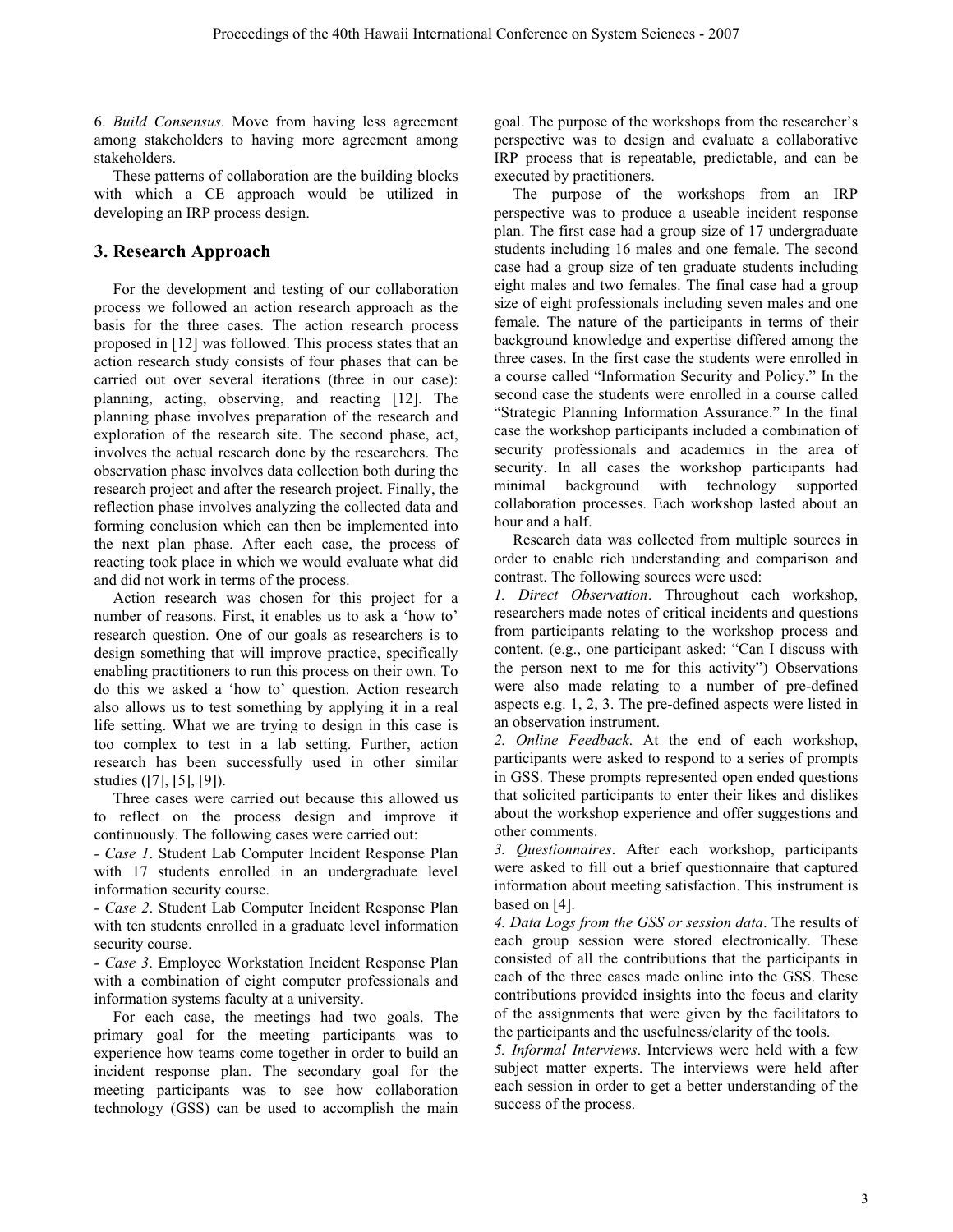The direct observation, online feedback, session data, and informal interviews all contributed to the reflect stage of action research. The conclusions that were drawn from these data sources were taken into consideration when the next case was to be executed. The results from the questionnaires were compiled in an Excel spreadsheet in order to compute the averages and standard deviations in terms of contributions and survey results. This also allowed for comparison among the respondents. Based on the analysis of the data after each case, continuous improvement of the design was done.

The researchers functioned as a team with shared responsibilities in all aspects of the study. In particular, during the 'act' phases of the three cases (i.e. the workshops with the participants) responsibilities were divided as follows:

*- Presenter*. One researcher presented the goal, agenda, context, and starting considerations to the participants. The presented also handled questions about the focus and process. Finally, the presenter also guided the warm-up exercise to get the participants acquainted with the GSS.

*- Facilitator*. One researcher guided the participants through activities to execute the collaborative IRP process. Responsibilities included, but were not limited to: explaining each agenda activity, giving assignments, guiding discussions, and keeping track of time. The facilitator executed the process through the use of the thinkLets, see Section 4 for more details.

*- Chauffeur*. In each workshop, one researcher operated the master console of the GSS environment. The GSS used in the studies was *GroupSystems*™ Workgroup Edition 3.4. The chauffeur's responsibilities included starting and stopping the participants' tools on their screen, moving or modifying contributions, and assisting with technical issues.

*- Observer*. One researcher exclusively focused on making detailed observations using the observation instrument described above. In addition, each member of the research team kept observation notes whenever possible during the workshop. After each workshop, all researchers captured further observations that came to mind, inspired by the observation instrument.

The assignment of roles to researchers varied from case to case. As the study was also a learning experience for part of the research team, it was ensured that the roles of presenter, facilitator, chauffeur, and observer were rotated in the team. It is also important to note that the researchers were inexperienced as facilitators which made them more like IRP "practitioners" and hence functioned as representative "test subjects." Additionally, one member of the research team functioned as a subject matter expert that would answer the researcher's questions regarding incidents and response plans. Researchers were not remunerated for their services by any of the groups that participated in the study. It should also be noted that the researchers did not intervene in the actual content of the workshops, other than by clarifying issues when so prompted by participants.

# **4. Process Design**

In developing the IRP facilitation process design, the key steps involved in the IRP needed to be converted to patterns of collaboration and finally to specific thinkLets to be executed during the sessions. Table 1 shows the final process design that has been obtained after three iterations of earlier versions applied in the cases. The actual process design that was utilized for each of the cases is a condensed version of the one shown in Table 1 (see Appendix). Table 1 outlines the steps necessary for coming up with an IRP, the deliverables from each activity that is carried out, the patterns of collaboration for each step, and the related thinkLets.

For each of the steps 1 to 6, following is a description of how they match with a pattern of collaboration and a related thinkLet. Step 7 is a wrap-up activity that entails distributing a survey questionnaire to the participants to obtain their level of satisfaction with the process as well as asking them to answer a few process related questions through the GSS system.

(i) *Step 1*: In this step, the session participants are given the definitions of the incidents (viruses and worms, Trojan horses, denial of service, root kits, spyware, & adware) and are asked whether they agree with the presented definitions. Feedback regarding the definitions is taken into consideration and changes are made to the taxonomy before moving onto the next activity. This activity translates to "building consensus" among the group members and is achieved through the "Turn Taker" thinkLet. This is a simple thinkLet that allows each participant to, in turn, verbally express their agreement with the taxonomy presented.

(ii) *Step 2*: This step translates into the "generate" pattern of collaboration. The related thinkLet for this activity is the LeafHopper. This thinkLet is usually applied when the team must brainstorm on several topics at once and also when different participants will have different levels of interest or expertise in different topics. This thinkLet is ideal for situations where it is not important to assure that every participant contributes to every topic. Applying this particular thinkLet will help foster broad participation and synergy during the population of the taxonomy of incidents with rough contributions. The expected output from this activity is a list of contributions categorized as Course of Action (COA), team member responsibilities, and documentation for each of the five incident types.

(iii) *Step 3*: In this step, participants are assigned to teams of two to three people to work on each of the incident categories. The teams review all the comments that were entered into their categories and attempt to remove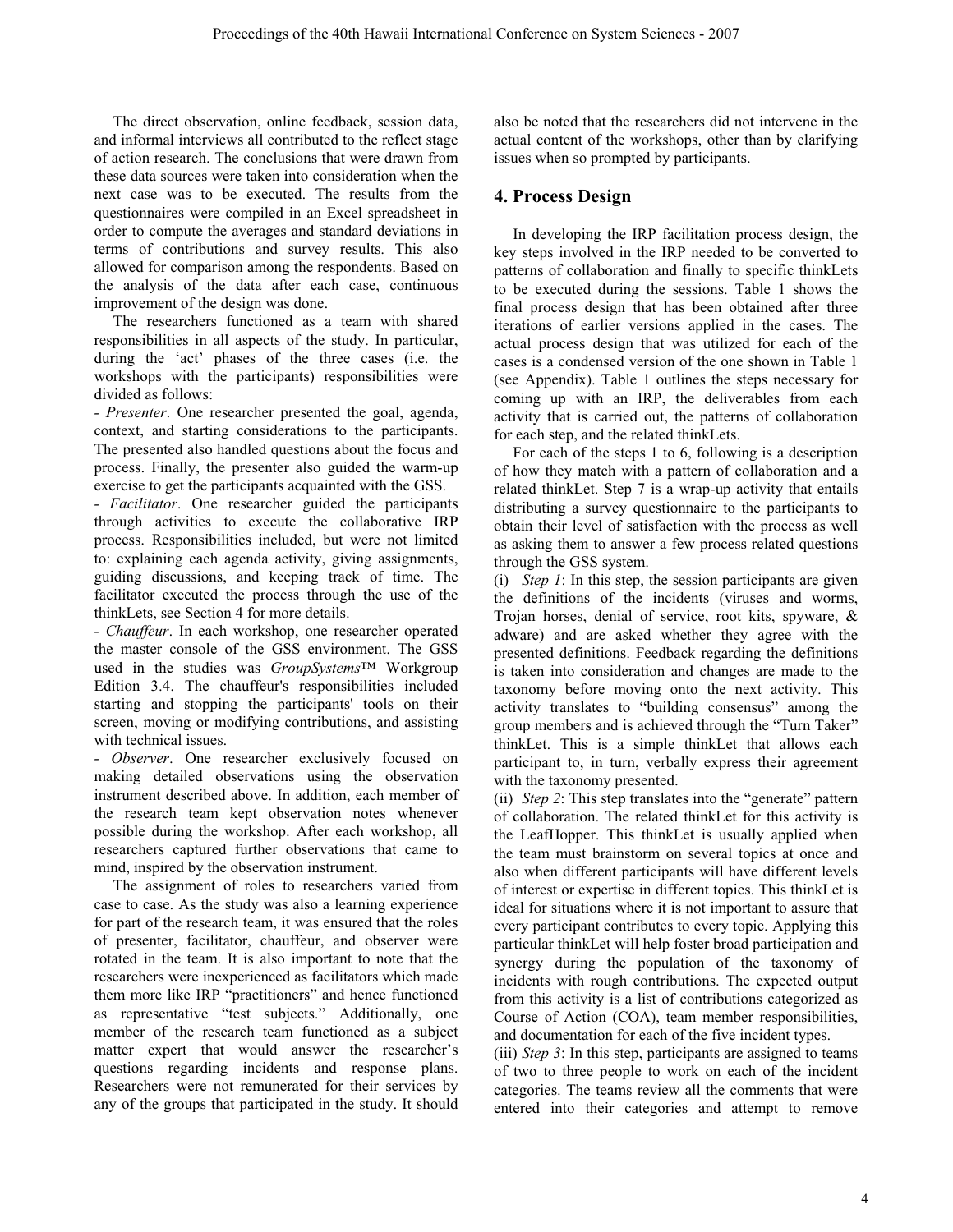redundant ideas and come up with structured sentences. This activity mimics the "reduce" pattern of collaboration. The related thinkLet for this step is the BucketSummary. This thinkLet involves removing redundancy and ambiguity from comments in categories.

The inputs for this thinkLet are categories containing unedited brainstorming comments and the outputs are categories containing concise, non-redundant, unambiguous sentences, paragraphs, or lists.

| <b>Steps</b>     |                                                     | <b>Deliverables</b>               | <b>Patterns</b> | <b>ThinkLet</b>      |
|------------------|-----------------------------------------------------|-----------------------------------|-----------------|----------------------|
|                  | Agreeing on the taxonomy of incidents               | Consensus on the list and         | Consensus       | Turn Taker           |
|                  |                                                     | definitions of incidents          | Building        |                      |
| 2.               | Get input on categories under each incident         | Items to be considered in each of | Generate        | LeafHopper           |
|                  | a) Course of action                                 | the categories                    |                 |                      |
| b)               | Team member responsibilities                        |                                   |                 |                      |
| C)               | Documentation                                       |                                   |                 |                      |
| 3.               | Clean up the category lists                         | Non-redundant and well-framed     | Reduce          | <b>BucketSummary</b> |
|                  |                                                     | ideas in each category            |                 |                      |
| $\overline{4}$ . | Read comments cleaned up by other participants in   | Reviewed list of incident         | Generate        | LeafHopper           |
|                  | sections other than yours. Make any comments that   | categories by all session         |                 |                      |
|                  | you feel need to be addressed in those sections.    | participants                      |                 |                      |
| 5.               | Go back to your own assigned incident and read what | Categories with feedback          | Reduce          | <b>BucketSummary</b> |
|                  | others have commented on. Incorporate feedback to   | incorporated                      |                 |                      |
|                  | improve your section.                               |                                   |                 |                      |
| -6.              | Reach consensus on the items entered in the         | A final agreed upon list of ideas | Vote            | StrawPoll            |

for each type of incident

### **Table 1: Final Process Design**

(iv) *Step 4*: This step involves a read-comment cycle. In this activity, each sub-team of two to three people are asked to read the cleaned up entries in other incident categories than their own and make any comments on issues they feel need to be addressed. This activity once again applies the LeafHopper thinkLet as was done earlier in step 2.

categories

Wrap-up

(v) *Step 5*: Once the participants have reviewed the other categories, they are asked to return to their own assigned incident category and read what the rest of the group have commented on. Then they incorporate the feedback into their sections. This activity ensures that any gaps that might have been overlooked by the assigned incident teams can be brought to light by the other session participants. This step involves the BucketSummary thinkLet described earlier in step 3.

(vi) *Step 6*: This step actually involves two parts. The first one is to take a vote on the incidents to see if all session participants agree and then carry out discussions and any related modifications to existing categories that received high percentage of disagreement as revealed by the voting results. These activities translate to evaluation and building consensus patterns of collaboration. The related thinkLet for evaluation is the StrawPoll. This thinkLet allows participants to obtain a feeling of the group's position by casting votes and reviewing results. This is done primarily to initiate a discussion rather than to end it. As a result, the outputs from the StrawPoll is a tabular and graphical display of the patterns of consensus

in the group. The voting activity is conducted in the following manner. Each participant is given a voting ballot sheet. They are asked to once again read through all the incident categories and write down their votes as either a "Yes" – meaning the category is adequately covered, or a "No" – meaning the category is not adequately covered on the voting sheet. The voting ballot sheet also has space provided to allow session participants to jot down any notes as they read through each incident category for further discussion at a later time. Once everyone has completed reviewing all incident categories, the group is then requested to cast their votes in GSS. The second part of this step is the process of building consensus. This will be achieved by the CrowBar thinkLet. CrowBar allows the group to address the reasons for a lack of consensus on certain issues. This thinkLet enables the participants to engage in a structured anonymous discussion of the items that showed the highest percentage of disagreement over the set of scores. The key output from conducting the Crowbar is a shared understanding of the reasons behind differences of opinion within the group.

Consensus

CrowBar

The facilitation process model in figure 2 depicts the process design. Each of the boxes represents an activity performed during the sessions and specifies the corresponding thinkLet and pattern of collaboration along the top and left-hand side of each box respectively. The deliverables coming out from each activity is shown beside the arrows leading from one box to another.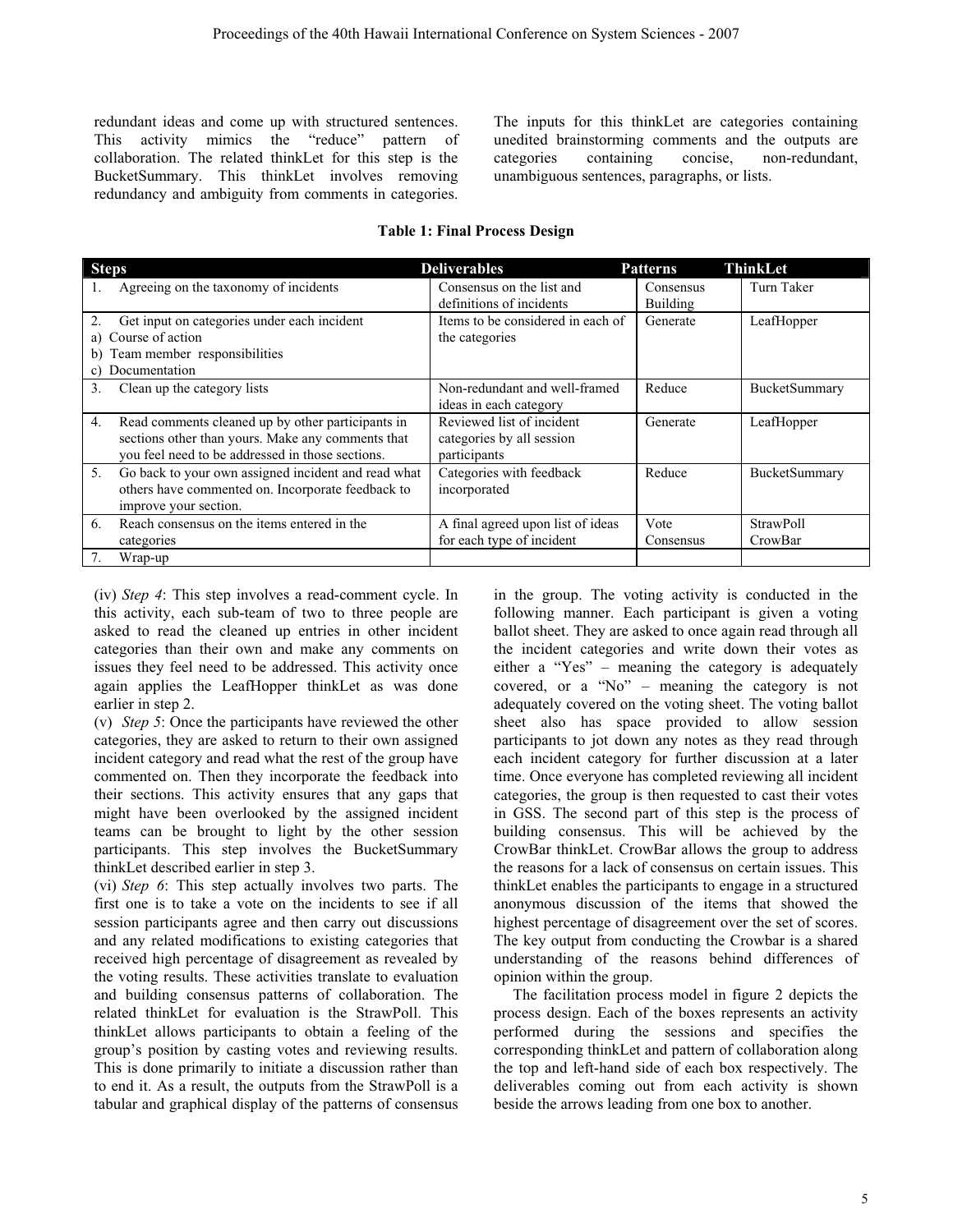

**Figure 2. Facilitated IRP Process Flow Chart** 

#### **4.1. Process Design Refinement**

The final process design shown in Table 1 is a product of three refinement iterations. We briefly highlight some of the areas that have been modified since the initial process design.

Step 1 involves obtaining consensus on the predetermined taxonomy of incidents with all participants in the session. The initial set of taxonomy included "hacking utilities" as an incident type. This was later removed from the final design and replaced by "root kits." Another change worth mentioning is the merging of the two separate incident types, "viruses" and "worms" as one incident type. This was done with the consideration that session participants would tend to enter similar and redundant entries in these two incident types. So to minimize redundancy of data, these two incidents were combined into one. It is important to note that the cases carried out for the study outlined here all involve a taxonomy of electronic incidents. This same process can be applied to other incident response planning programs regardless of the nature of the incidents in the taxonomy.

Step 3 is the process of cleaning up the ideas obtained from brainstorming in step 2. The process design for this step has changed from the initial design (see Appendix) in terms of assigning people to work on specific incidents just before the clean-up activity and not before the brainstorming activity. The reason for the change was to

maximize the potential to obtain a broader range of contributions from all participants during the brainstorming phase as well as to have people pair up before the clean-up activity to have a directed focus on a specific incident category.

Steps 4 and 5 in the final design are a completely new addition from the initial design (Appendix). These steps have been incorporated to improve the likelihood of reaching consensus among group members to assure that each of the incidents and its constituent sub-categories have been adequately covered and there are no missing issues to be addressed in any of the sections.

Step 6 (step 4 in initial design, see Appendix) has remained constant throughout the designs and is involved with going through all categories of ideas and voting to check consensus with the group.

Step 5 from the initial process design (see Appendix) was involved with determining severity levels to apply to each incident. This step has been eliminated from the final design process due to the fact that in reality, one must deal with any and all incidents that occur. It is highly unlikely that prioritization of the incidents will be necessary.

#### **4.2. Assumptions**

At this point it is important to highlight some of the assumptions we made in carrying out our incident response facilitation process. The first one being that the entire process was an iterative one. What this means is that running through the whole session – beginning with brainstorming ideas to voting on results to reaching consensus – might not bring about full agreement among group members in one iteration. A number of rounds of discussions and consensus building might be needed that might go beyond the time frame allotted for the session. The assumption here is that the researchers as well as the participants understand that the process flow of the session allotted for the one and a half hours is just the first step in reaching the goal of coming up with an incident response plan through facilitation using GSS.

#### **4.3. Preparation**

A number of preparation steps have to be carried out before an actual IRP facilitation session can be executed. The first and foremost task that needs to be carried out is formulating the task agenda. The agenda outlines the activities as well as the duration of each of the activities that the group will carry out during the entire session. The task agenda is entered both on a slide to present to the groups as well as into the groupware system so that it is all ready to go when the session begins.

It is important to note here that for each of the three cases, steps 4 and 5 had to be left out to fit the time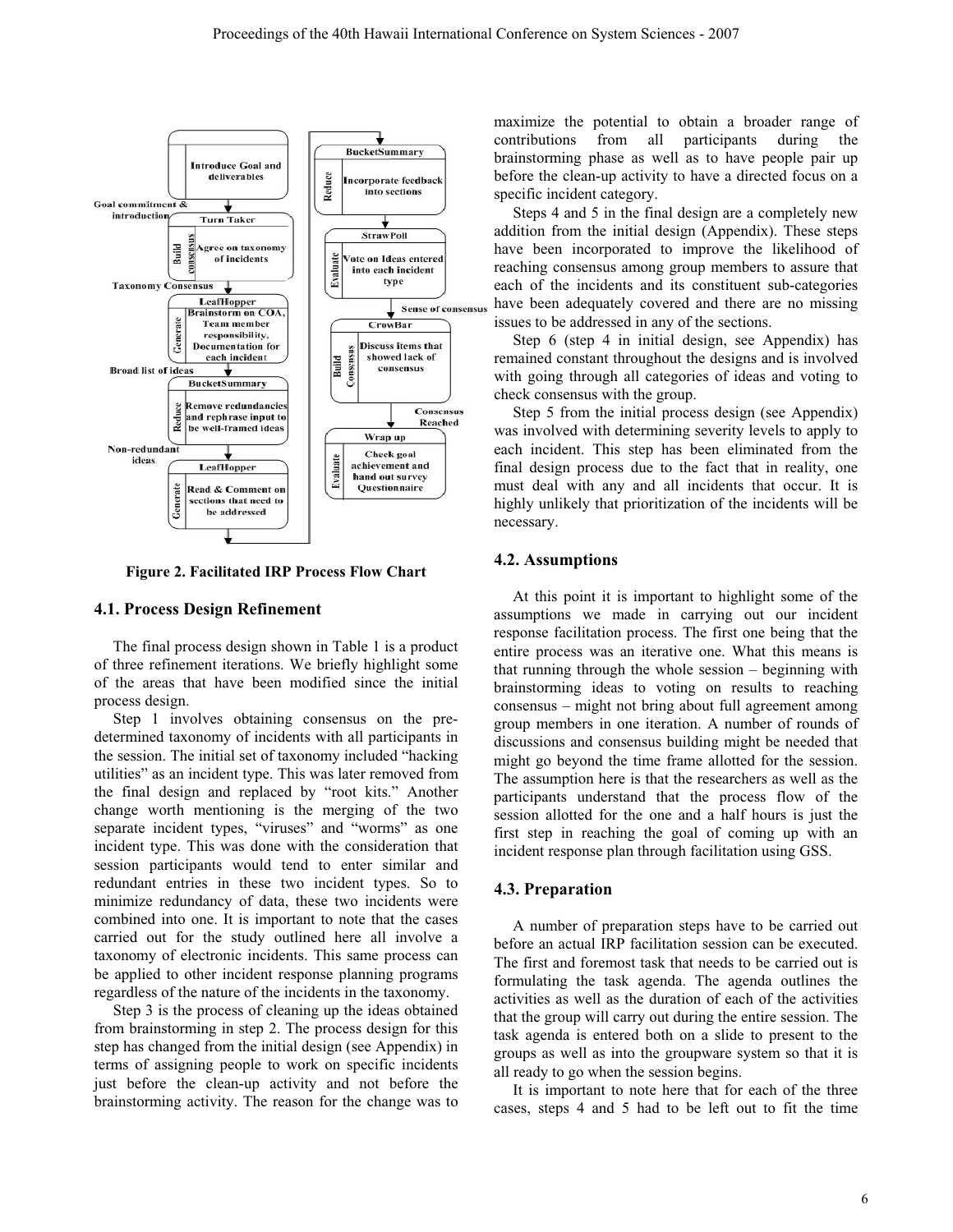allotted for the sessions. The introduction and warm-up exercise is allotted 15 minutes. The brainstorming activity is conducted for 20 minutes. Step 3 which involves the clean-up activity is allotted 25 minutes. Voting and reaching consensus is allocated 20 minutes. Finally, the wrap-up activity is carried out for 15-20 minutes. All three sessions are conducted over a period of one and a half hours and care and attention is taken to ascertain that there is room for flexible facilitation: the facilitator is alert as to the progress of each of the activities and attention span of the session participants and adjusts the allotted time for specific activities accordingly.

The next preparation step involved coming up with thorough definitions of pre-determined incidents. The definitions for the three cases were obtained from the Federal Communications Commission Computer Security Incident Response Guide as well as other existing security literature. It was agreed on by the research team that a warm-up exercise needed to be designed to allow the session group participants to try out GSS before getting fully immersed in the actual task activity. The warm-up activity was designed utilizing the same groupware tools that would be used during the actual IRP brainstorming activity.

A major step towards preparing for the sessions is the setup of the facility. Facility setup is scheduled to be carried out on average two hours before the sessions began. The instruments involved in the setup comprise of laptops, network cables, power cords, hubs, LCD projectors, two projection screens, and of course tables and chairs. The tables were laid out in a horse-shoe pattern facing outwards toward the two projection screens. Prior experience shows that for group sizes ranging from 5 to 15 people, a horse-shoe arrangement is ideal. This type of layout enables the group members to see each other and helps create an environment where directed discussions among members can take place. From the perspective of the facilitator, a horse-shoe pattern allows him/her to be able to walk around the room to assist and view the progress of the session easily without disrupting participant activities. A white sheet of paper is placed with each laptop to allow session members to write down any comments or thoughts they might have during the session. In addition to that, name tags are also placed at each sitting location. This is done to create a more personal atmosphere so that the facilitator would be able to refer to participants by name and thus ease interactions with members.

### **5. Results**

As mentioned earlier, three cases were used to test the collaboration process design for the creation of an IRP. During the sessions, we monitored participants' perceptions along with the efficiency and effectiveness of the process in achieving the preset goals of the collaboration process. We analyzed the process along the four constructs: productivity, efficiency, effectiveness, and user satisfaction.

Tables 2 and 3 show the number of contributions, unique contributions, and off-task comments given in both the divergence and convergence tasks. Table 2 gives the results of the original brainstorming session while Table 3

**Table 2. Contributions from brainstorming activity** 

| <b>Divergence</b>                |               |               |               |
|----------------------------------|---------------|---------------|---------------|
| Total                            | 156           | 158           | 172           |
| Contributions per<br>stakeholder | 9.18          | 15.80         | 21.50         |
| Unique                           | 144<br>92.31% | 151<br>95.57% | 170<br>98.84% |
| Contributions per<br>participant | 8.47          | 15.1          | 21.25         |
| Off-task                         | $3:1.92\%$    | $1:0.63\%$    | $0: 0.0\%$    |
| Contributions per<br>participant | 0.18          | 0.10          | 0             |

gives the results of the clean-up of those ideas into a workable format.

**Table 3. Contributions from clean-up activity** 

| Convergence                      |               | $\mathbf{2}$  |             |
|----------------------------------|---------------|---------------|-------------|
| Total                            | 134           | 139           | 182         |
| Contributions per<br>Stakeholder | 7.88          | 13.90         | 22.75       |
| Unique                           | 132<br>98.51% | 136<br>97.84% | 182<br>100% |
| Contributions per<br>Participant | 7.76          | 13.60         | 22.75       |
| Off-Task                         | 10: 7.5%      | $0: 0.0\%$    | $0:0.0\%$   |
| Contributions per<br>Participant | 0.59          | 0.0           | 0           |

Unique contributions are defined as contributions under the same heading that expressed dissimilar ideas. Off-task contributions would many times tend to be a humorous comment that added no significant contribution to completing the task.

### **5.1. Productivity**

Productivity is defined as the outcomes achieved over the resources used in a collaboration process in order to arrive at satisfactory results. To measure group productivity, we used the number of contributions, and the uniqueness of contributions made. We also looked at the number of off-task comments that were made.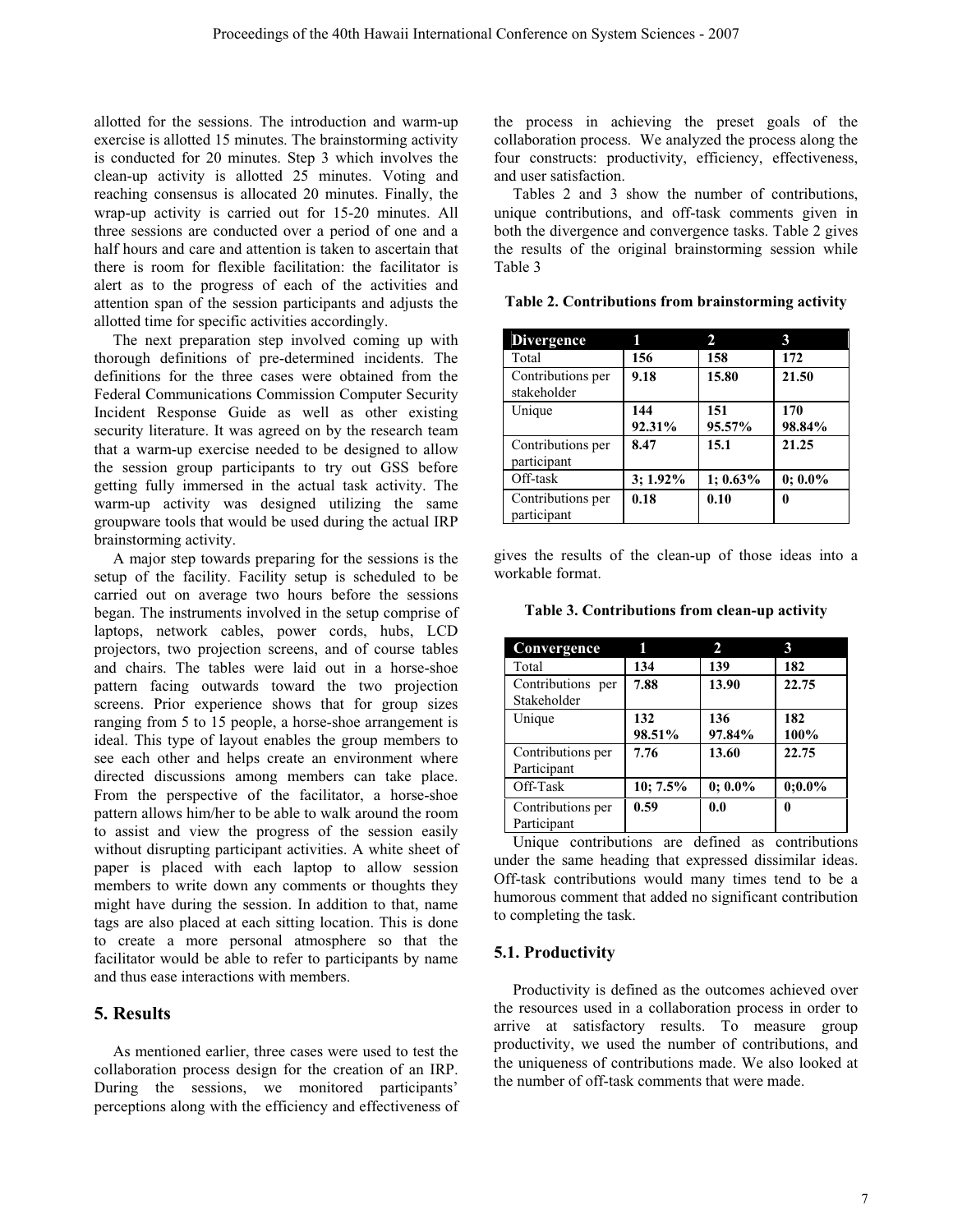Despite the limited time of 15 to 25 minutes given to each activity, the number of total and unique contributions was substantial (Table 3). It is also interesting to note that as the study was refined, the number of total and unique contributions per participant increased dramatically. This can also be attributed to the nature of the participants (the third case comprised of security academics and professionals).

### **5.2. Efficiency**

Efficiency is the resources used as compared to the resources planned for a particular action. To measure perceived collaboration process efficiency, we determined how well participants understood the process/task and could execute it within the planned time limit.

From our observations it followed that the process was fairly efficient. For example, we had about 100 contributions after about 15 minutes in one of the workshops. In total, it took the participants about an hour and a half in each workshop to execute the process.

### **5.3. Effectiveness**

We define this construct as the extent to which participants meet the process goal. We measured the extent to which participants met the process goal. From the researcher/developer perspective, the participants managed to arrive at satisfactory results.

It should be noted, however, that some participants questioned both the goal and the process because of failure to reach consensus at some point in one of the workshops. This was due to the fact that an iterative process of goal refinement and consensus could not be done in the allotted time.

#### **5.4. User Satisfaction**

We define this construct as an effective response with respect to the attainment of goals [4]. In order to judge the participants' satisfaction with the process and its outcomes, the General Meeting Assessment Survey questionnaire [4] was used. For details regarding the theoretical underpinning and validation of this instrument, see [3] This tool uses 7-point Likert scale questions, ranging from strongly disagree to strongly agree. The compound results of the questionnaire are shown in Table 4.

Based on the results shown and the feedback received, the participants were undoubtedly satisfied and found the workshops to be useful. From the researcher/developer perspective, the participants seemed very comfortable with the GSS technology, which made execution easy.

#### **Table 4. Satisfaction with process and outcome**

| <b>Satisfaction</b>              |       |       |       |
|----------------------------------|-------|-------|-------|
| <b>Satisfaction with Process</b> |       |       |       |
| Score                            | 4.850 | 4.210 | 4.363 |
| <b>Standard Deviation</b>        | 1.306 | 1.670 | 1.101 |
| <b>Satisfaction with Outcome</b> |       |       |       |
| Score                            | 4.376 | 4.335 | 4.300 |
| <b>Standard Deviation</b>        | 0.913 | 1.282 | 1.666 |

After analyzing the comments made by the participants, the reason for the decrease in scores of the three groups became apparent. As the expertise of the three groups improved, (from undergraduates to professionals and faculty), time became a critical factor in their ability to enter all and properly discuss all of the aspects of IRP that they felt should be included.

### **6. Discussion**

The primary focus of this study was to design a transferable, repeatable, and predictable collaboration process for the creation of an IRP. This process was designed and tested in three case studies. The process proved to be fairly productive: the participants generated 144 to 170 contributions on average in each case. Yet, the three cases only represent first field test of the process. A number of issues emerged that have to be taken into account for future tests and the organizational application of the process.

First, the high rate of contributions, along with the low rate of off-task comments give us reason to believe that this process was successful in obtaining the goal of keeping people on task and working towards the given task. However, it appeared that there was relatively little difference between the total number of contributions and the number of unique contributions. This leads us to believe that the participants did not have enough time to effectively complete all that needed to be accomplished. Their feedback, both in responses to the open questions in the GSS and during the interviews, lends support to this observation.

Second, it appears that the designed process can be applied in different organizational context to craft an IRP collaboratively. The only element of the process that is dependent on the context in which it is applied is the taxonomy of incidents. This can be fine-tuned to each situation. During the course of the three cases, the taxonomy was modified once without impacting the rest of the process or its execution. Also the subject matter experts in the third case supported the notion of the broader contextual applicability of the process during the informal interviews.

Third, the results of the three cases suggest that the process indeed has the potential to support organizations in creating useful IRPs. The subject matter expert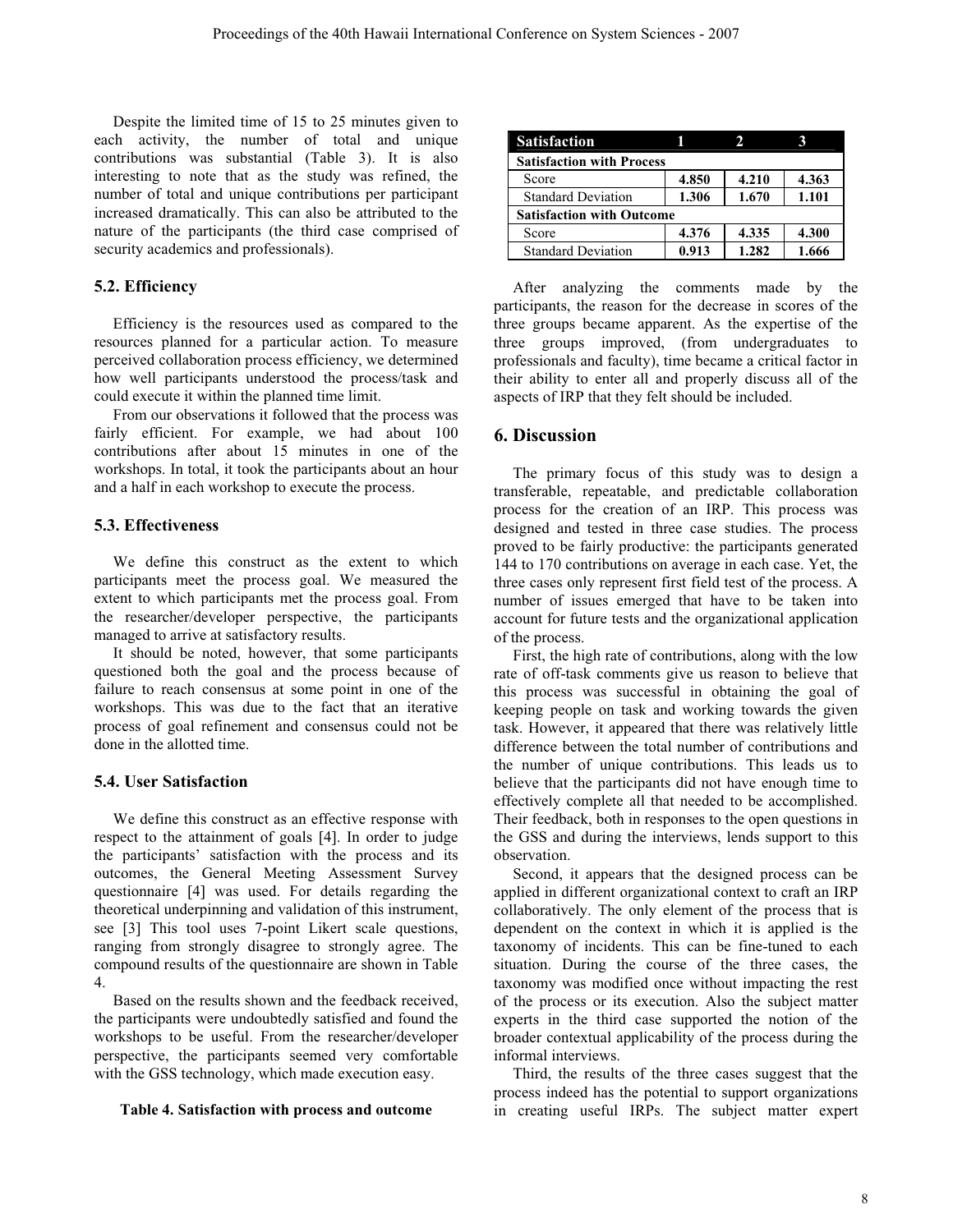acknowledged that in each case the participants created useful material that could have been easily incorporated into a full-fledged IRP. Time constraints prevented us from having the groups finalize any of the IRP plans but there was fairly broad consensus that the workshops resulted in very useful elements that could be readily used.

Fourth, from a research perspective, this study consciously followed the Collaboration Engineering design process as defined in [6]. The experiences during the study confirm the applicability of the various design steps. However, the experiences also stress the need for iteration and incremental steps during the design of repeatable collaboration processes. The action research approach to conducting this study appears to be congruent with the nature of the Collaboration Engineering design process. It appears to be hard to get a repeatable process 'right the first time'. Also, working in a number of pilot cases allowed us to focus special attention to certain elements in the process and fine tune them.

Finally, the analysis in this study offer some first steps to arrive at a measure for the amount of convergence that takes place during a collaborative effort. By comparing the results from the 'generate' activity to the results of a 'converge' activity that both relate to the same set of contributions, we can compare to what extent the final outcomes have been condensed and overlap has been removed. As can be seen in tables 2 and 3, comparing these indicators can yield insight into more than just the results of the separate activities. It can also shed light on the extent to which previous activities were exhaustive or if enough resources (e.g. time) were available to complete it.

This study paves the way to using collaborative processes and facilitation techniques to develop an IRP specific to the needs of their operation. Using such concepts as collaboration, iteration, anonymity, and voting, many ideas can be generated and consolidated in a relatively short period time, producing a workable plan specific to the needs of the particular enterprise.

# **7. Conclusion**

Organizations need to have an IRP in place to minimize the impact of a disruptive event, to allow key business processes to move forward in a timely fashion, and to restore normal operations as quickly and as efficiently as possible. Current literature, however, does not provide a collaborative process which practitioners can use to develop a plan unique to their needs. The aim of this study was to design and test a collaborative IRP process following the CE approach.

To this end, we refined a collaboration process design in three iterations using feedback from observations, surveys and interviews. The process provides IRP

practitioners and stakeholders with the tools to prepare an incident response plan that includes 1) the identification of the incident, 2) the notification of appropriate authorities, 3) the containment of the incident, 3) its eradication, 4) the recovery from the incident, and 5) a follow-up plan to analyze the incident and modify the IRP.

Our results suggest that the concept of a collaborative IRP creating process worked. We received positive responses from the participants in terms of satisfaction with the process, satisfaction with the outcome, and group productivity. These findings are significant in light of the fact that this was an exploratory study with limited time resources to adequately test the process to a successful conclusion.

One limitation was the subjects that were used in each of the three studies. The first pilot study was done with 17 students enrolled in an undergraduate level information security course while the second one was done using ten students enrolled in a graduate level information security course. The final group of eight subjects was done using a combination of computer professionals and information systems security group of the faculty at a university. This resulted in a significant difference in the expertise and experience of these three groups. Although this gave us a somewhat broad view of the issues and modify the process to better fit the experience level of the participants, we did lose a certain level of continuity between groups.

A major factor that inhibited the arrival at an adequate conclusion to the process was the available time. Due to the time constraints involving the availability of the subjects, the process had to be completed in less than 90 minutes. Although a large number of ideas were generated, discussed, and evaluated in this time frame, it did not allow enough time to actually develop a comprehensive plan. This led to a certain level of frustration on the part of some of the participants in that an adequate consensus of opinion was never attained nor issues resolved.

The results of our study open various avenues for future research. First, considering this was an exploratory study, there are many opportunities to expand and refine this work. There is a need to determine which thinkLets and in which order would be the most effective and efficient use of time and resources. As has been shown, the three cases resulted in modification and improvement. Second, the work of using CE to develop a complete and comprehensive security process that includes such things as vulnerability assessment and business continuity planning would be another big step in expanding this research.

To conclude, we hope that the process design presented in this paper ignites a stream of research that needs to be conducted in the enterprise security arena to